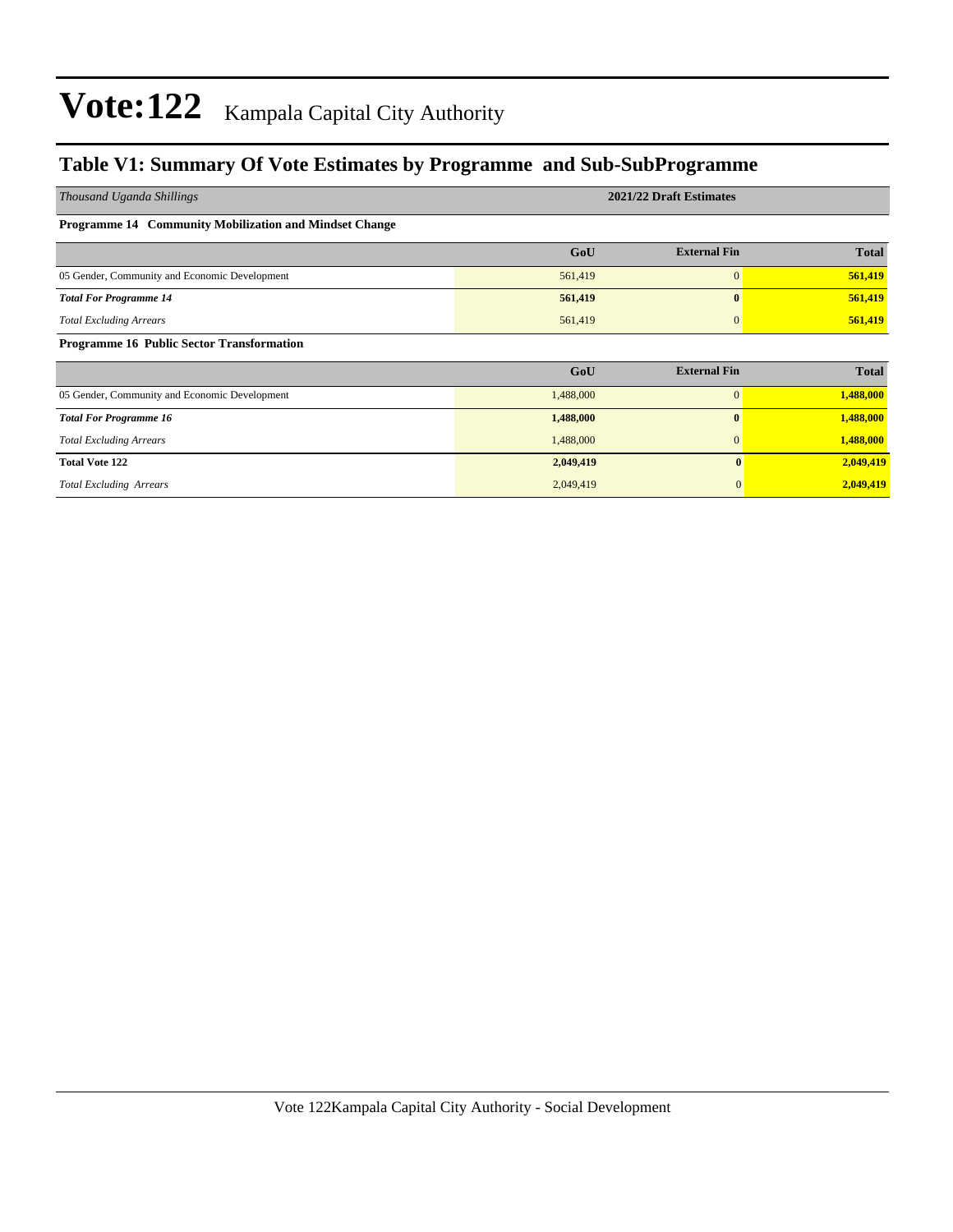### **Table V2: Summary Of Vote Estimates by Sub-SubProgramme,Department and Project**

| Thousand Uganda Shillings                                                 |                  | 2020/21 Approved Budget |                |              | 2021/22 Draft Estimates       |                     |              |  |
|---------------------------------------------------------------------------|------------------|-------------------------|----------------|--------------|-------------------------------|---------------------|--------------|--|
| <b>Sub-SubProgramme 05 Gender, Community and Economic Development</b>     |                  |                         |                |              |                               |                     |              |  |
| <b>Recurrent Budget Estimates</b>                                         | <b>Wage</b>      | <b>Non-Wage</b>         | <b>AIA</b>     | <b>Total</b> | Wage                          | Non-Wage            | <b>Total</b> |  |
| 10 Gender and Community Services                                          | $\Omega$         | 561,419                 | $\mathbf{0}$   | 561,419      | $\Omega$                      | 561,419             | 561,419      |  |
| <b>Total Recurrent Budget Estimates for Sub-</b><br><b>SubProgramme</b>   | $\bf{0}$         | 561,419                 | $\bf{0}$       | 561,419      | $\bf{0}$                      | 561,419             | 561,419      |  |
| Development Budget Estimates                                              | <b>GoU</b> Dev't | <b>External Fin</b>     | <b>AIA</b>     | <b>Total</b> | <b>GoU Dev't External Fin</b> |                     | <b>Total</b> |  |
| 1686 Retooling of Kampala Capital City Authority                          | 1,488,000        | $\mathbf{0}$            | $\mathbf{0}$   | 1,488,000    | 1,488,000                     | $\Omega$            | 1,488,000    |  |
| <b>Total Development Budget Estimates for Sub-</b><br><b>SubProgramme</b> | 1,488,000        | $\bf{0}$                | $\bf{0}$       | 1,488,000    | 1,488,000                     | $\mathbf{0}$        | 1,488,000    |  |
|                                                                           | GoU              | <b>External Fin</b>     | <b>AIA</b>     | <b>Total</b> | GoU                           | <b>External Fin</b> | <b>Total</b> |  |
| <b>Total For Sub-SubProgramme 05</b>                                      | 2,049,419        | 0                       | $\bf{0}$       | 2,049,419    | 2,049,419                     | $\mathbf{0}$        | 2,049,419    |  |
| <b>Total Excluding Arrears</b>                                            | 2,049,419        | $\boldsymbol{0}$        | $\overline{0}$ | 2,049,419    | 2,049,419                     | $\mathbf{0}$        | 2,049,419    |  |
| <b>Total Vote 122</b>                                                     | 2,049,419        | $\bf{0}$                | $\bf{0}$       | 2,049,419    | 2,049,419                     | $\bf{0}$            | 2,049,419    |  |
| <b>Total Excluding Arrears</b>                                            | 2,049,419        | $\mathbf{0}$            | $\mathbf{0}$   | 2,049,419    | 2,049,419                     | $\mathbf{0}$        | 2,049,419    |  |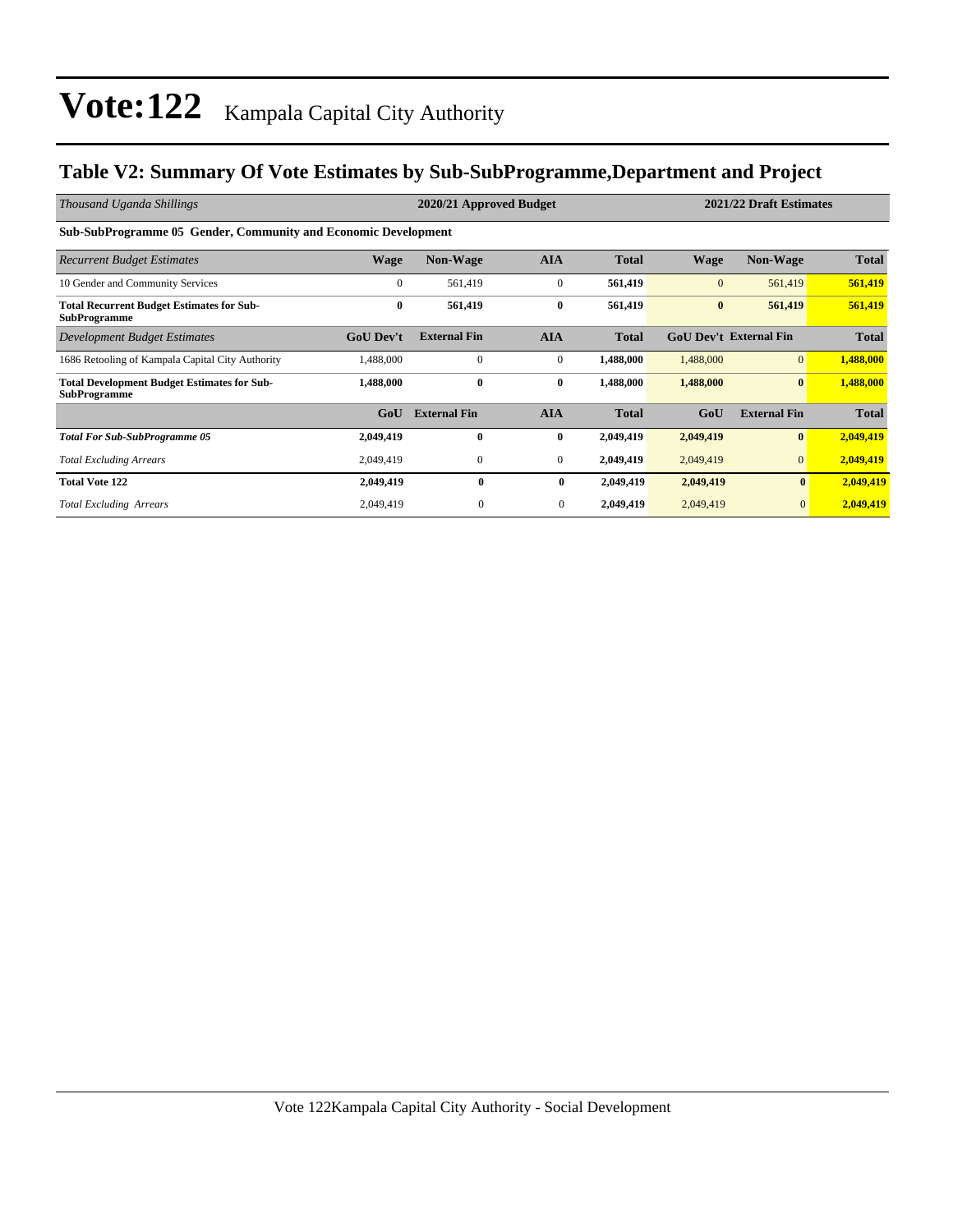### **Table V3: Summary Vote Estimates by Item**

| Thousand Uganda Shillings                               |           | 2020/21 Approved Budget |                |              |              | 2021/22 Draft Estimates |              |  |  |
|---------------------------------------------------------|-----------|-------------------------|----------------|--------------|--------------|-------------------------|--------------|--|--|
|                                                         | GoU       | <b>External Fin</b>     | <b>AIA</b>     | <b>Total</b> | GoU          | <b>External Fin</b>     | <b>Total</b> |  |  |
| <b>Employees, Goods and Services (Outputs Provided)</b> | 603,419   | $\bf{0}$                | $\bf{0}$       | 603,419      | 603,419      | $\bf{0}$                | 603,419      |  |  |
| 221001 Advertising and Public Relations                 | $\bf{0}$  | $\bf{0}$                | $\bf{0}$       | $\bf{0}$     | 26,500       | $\bf{0}$                | 26,500       |  |  |
| 221002 Workshops and Seminars                           | 26,500    | $\bf{0}$                | $\bf{0}$       | 26,500       | $\mathbf{0}$ | $\mathbf{0}$            | $\bf{0}$     |  |  |
| 221005 Hire of Venue (chairs, projector, etc)           | 90,500    | $\bf{0}$                | $\bf{0}$       | 90,500       | 90,500       | $\bf{0}$                | 90,500       |  |  |
| 221007 Books, Periodicals & Newspapers                  | 85,754    | $\bf{0}$                | $\bf{0}$       | 85,754       | 85,754       | $\bf{0}$                | 85,754       |  |  |
| 221010 Special Meals and Drinks                         | 65,000    | $\bf{0}$                | $\bf{0}$       | 65,000       | 65,000       | $\bf{0}$                | 65,000       |  |  |
| 221012 Small Office Equipment                           | 82,000    | $\bf{0}$                | $\bf{0}$       | 82,000       | 82,000       | $\mathbf{0}$            | 82,000       |  |  |
| 225001 Consultancy Services- Short term                 | 190,000   | $\bf{0}$                | $\bf{0}$       | 190,000      | 190,000      | $\bf{0}$                | 190,000      |  |  |
| 282101 Donations                                        | 63,665    | $\bf{0}$                | $\bf{0}$       | 63,665       | 63,665       | $\bf{0}$                | 63,665       |  |  |
| <b>Grants, Transfers and Subsides (Outputs Funded)</b>  | 1,376,000 | $\bf{0}$                | $\bf{0}$       | 1,376,000    | 1,376,000    | $\bf{0}$                | 1,376,000    |  |  |
| 263334 Conditional transfers for community development  | 1,376,000 | $\bf{0}$                | $\bf{0}$       | 1,376,000    | 1,376,000    | $\bf{0}$                | 1,376,000    |  |  |
| <b>Investment (Capital Purchases)</b>                   | 70,000    | $\bf{0}$                | $\bf{0}$       | 70,000       | 70,000       | $\bf{0}$                | 70,000       |  |  |
| 312101 Non-Residential Buildings                        | 70,000    | $\bf{0}$                | $\bf{0}$       | 70,000       | 70,000       | $\bf{0}$                | 70,000       |  |  |
| <b>Grand Total Vote 122</b>                             | 2,049,419 | $\bf{0}$                | $\bf{0}$       | 2,049,419    | 2,049,419    | $\bf{0}$                | 2,049,419    |  |  |
| <b>Total Excluding Arrears</b>                          | 2,049,419 | $\mathbf{0}$            | $\overline{0}$ | 2,049,419    | 2,049,419    | $\mathbf{0}$            | 2,049,419    |  |  |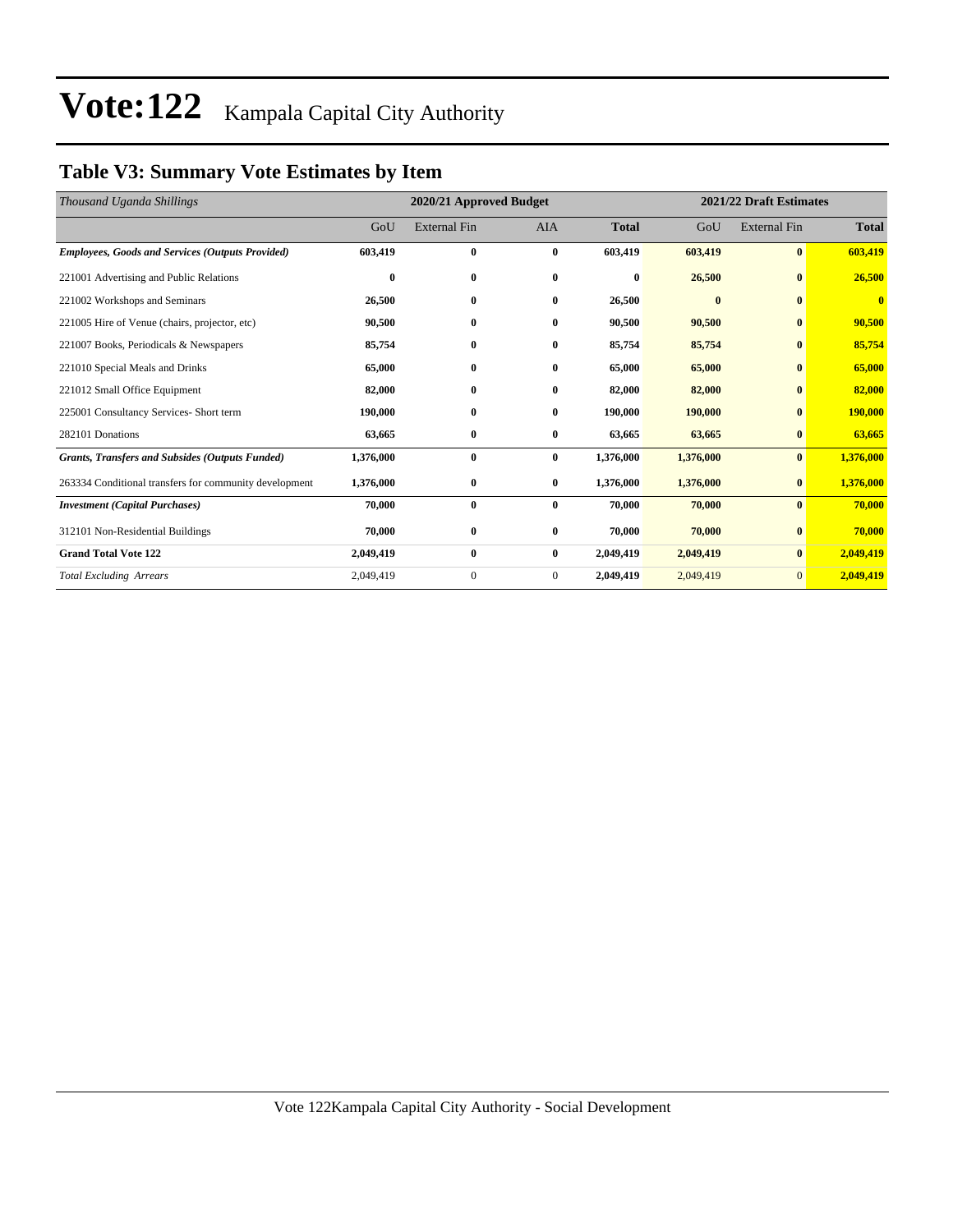#### **Table V4: Detailed Estimates by Sub-SubProgramme, Department,Project and Output and Item**

#### *Sub-SubProgrammme 05 Gender, Community and Economic Development*

*Recurrent Budget Estimates*

#### **Department 10 Gender and Community Services**

| Thousand Uganda Shillings                                      | 2020/21 Approved Budget<br>2021/22 Draft Estimates |                |              |              |                       |              |                         |
|----------------------------------------------------------------|----------------------------------------------------|----------------|--------------|--------------|-----------------------|--------------|-------------------------|
| <b>Outputs Provided</b>                                        | Wage                                               | Non Wage       | <b>AIA</b>   | <b>Total</b> | Wage                  | Non Wage     | <b>Total</b>            |
| Budget Output 100501 Policies, laws, strategies and guidelines |                                                    |                |              |              |                       |              |                         |
| 221001 Advertising and Public Relations                        | $\overline{0}$                                     | $\overline{0}$ | $\mathbf{0}$ | $\bf{0}$     | $\mathbf{0}$          | 26,500       | 26,500                  |
| 221002 Workshops and Seminars                                  | $\mathbf{0}$                                       | 26,500         | $\mathbf{0}$ | 26,500       | $\mathbf{0}$          | $\mathbf{0}$ | $\overline{\mathbf{0}}$ |
| 221005 Hire of Venue (chairs, projector, etc)                  | $\overline{0}$                                     | 90,500         | $\mathbf{0}$ | 90,500       | $\mathbf{0}$          | 90,500       | 90,500                  |
| 221007 Books, Periodicals & Newspapers                         | $\overline{0}$                                     | 85,754         | $\mathbf{0}$ | 85,754       | $\mathbf{0}$          | 85,754       | 85,754                  |
| 221010 Special Meals and Drinks                                | $\mathbf{0}$                                       | 65,000         | $\mathbf{0}$ | 65,000       | $\mathbf{0}$          | 65,000       | 65,000                  |
| 221012 Small Office Equipment                                  | $\mathbf{0}$                                       | 40,000         | $\mathbf{0}$ | 40,000       | $\mathbf{0}$          | 40,000       | 40,000                  |
| 225001 Consultancy Services- Short term                        | $\mathbf{0}$                                       | 190,000        | $\mathbf{0}$ | 190,000      | $\mathbf{0}$          | 190,000      | 190,000                 |
| 282101 Donations                                               | $\mathbf{0}$                                       | 63,665         | $\mathbf{0}$ | 63,665       | $\mathbf{0}$          | 63,665       | 63,665                  |
| <b>Total Cost of Budget Output 01</b>                          | 0                                                  | 561,419        | 0            | 561,419      | $\boldsymbol{\theta}$ | 561,419      | 561,419                 |
| <b>Total Cost Of Outputs Provided</b>                          | $\bf{0}$                                           | 561,419        | $\bf{0}$     | 561,419      | $\bf{0}$              | 561,419      | 561,419                 |
| <b>Total Cost for Department 10</b>                            | $\mathbf{0}$                                       | 561,419        | $\bf{0}$     | 561,419      | $\bf{0}$              | 561,419      | 561,419                 |
| <b>Total Excluding Arrears</b>                                 | $\mathbf{0}$                                       | 561,419        | $\mathbf{0}$ | 561,419      | $\mathbf{0}$          | 561,419      | 561,419                 |
|                                                                |                                                    |                |              |              |                       |              |                         |

*Development Budget Estimates*

#### **Project 1686 Retooling of Kampala Capital City Authority**

| Thousand Uganda Shillings                                      | 2020/21 Approved Budget       |                               |                |              | 2021/22 Draft Estimates       |                       |              |  |
|----------------------------------------------------------------|-------------------------------|-------------------------------|----------------|--------------|-------------------------------|-----------------------|--------------|--|
| <b>Outputs Provided</b>                                        |                               | <b>GoU Dev't External Fin</b> |                | <b>Total</b> | <b>GoU Dev't External Fin</b> |                       | <b>Total</b> |  |
| Budget Output 100501 Policies, laws, strategies and guidelines |                               |                               |                |              |                               |                       |              |  |
| 221012 Small Office Equipment                                  | 42,000                        | $\mathbf{0}$                  | $\mathbf{0}$   | 42,000       | 42,000                        | $\mathbf{0}$          | 42,000       |  |
| <b>Total Cost Of Budget Output 100501</b>                      | 42,000                        | 0                             | 0              | 42,000       | 42,000                        | $\boldsymbol{\theta}$ | 42,000       |  |
| <b>Total Cost for Outputs Provided</b>                         | 42,000                        | $\mathbf{0}$                  | $\mathbf{0}$   | 42,000       | 42,000                        | $\mathbf{0}$          | 42,000       |  |
| <b>Outputs Funded</b>                                          | <b>GoU Dev't External Fin</b> |                               | <b>AIA</b>     | <b>Total</b> | <b>GoU Dev't External Fin</b> |                       | <b>Total</b> |  |
| <b>Budget Output 100551 Small scale business promotion</b>     |                               |                               |                |              |                               |                       |              |  |
| 263334 Conditional transfers for community development         | 1,376,000                     | $\mathbf{0}$                  | $\overline{0}$ | 1,376,000    | 1,376,000                     | $\mathbf{0}$          | 1,376,000    |  |
| o/w Community Driven development transfers                     | 1,376,000                     | 0                             | 0              | 1,376,000    | $\theta$                      | $\theta$              | $\mathbf{0}$ |  |
| o/w Transfer of Community Driven Development Grant Funds       | $\theta$                      | 0                             | 0              | $\bf{0}$     | 1,376,000                     | $\boldsymbol{\theta}$ | 1,376,000    |  |
| <b>Total Cost Of Budget Output 100551</b>                      | 1,376,000                     | 0                             | 0              | 1,376,000    | 1,376,000                     | $\boldsymbol{\theta}$ | 1,376,000    |  |
| <b>Total Cost for Outputs Funded</b>                           | 1,376,000                     | $\mathbf{0}$                  | $\mathbf{0}$   | 1,376,000    | 1,376,000                     | $\mathbf{0}$          | 1,376,000    |  |